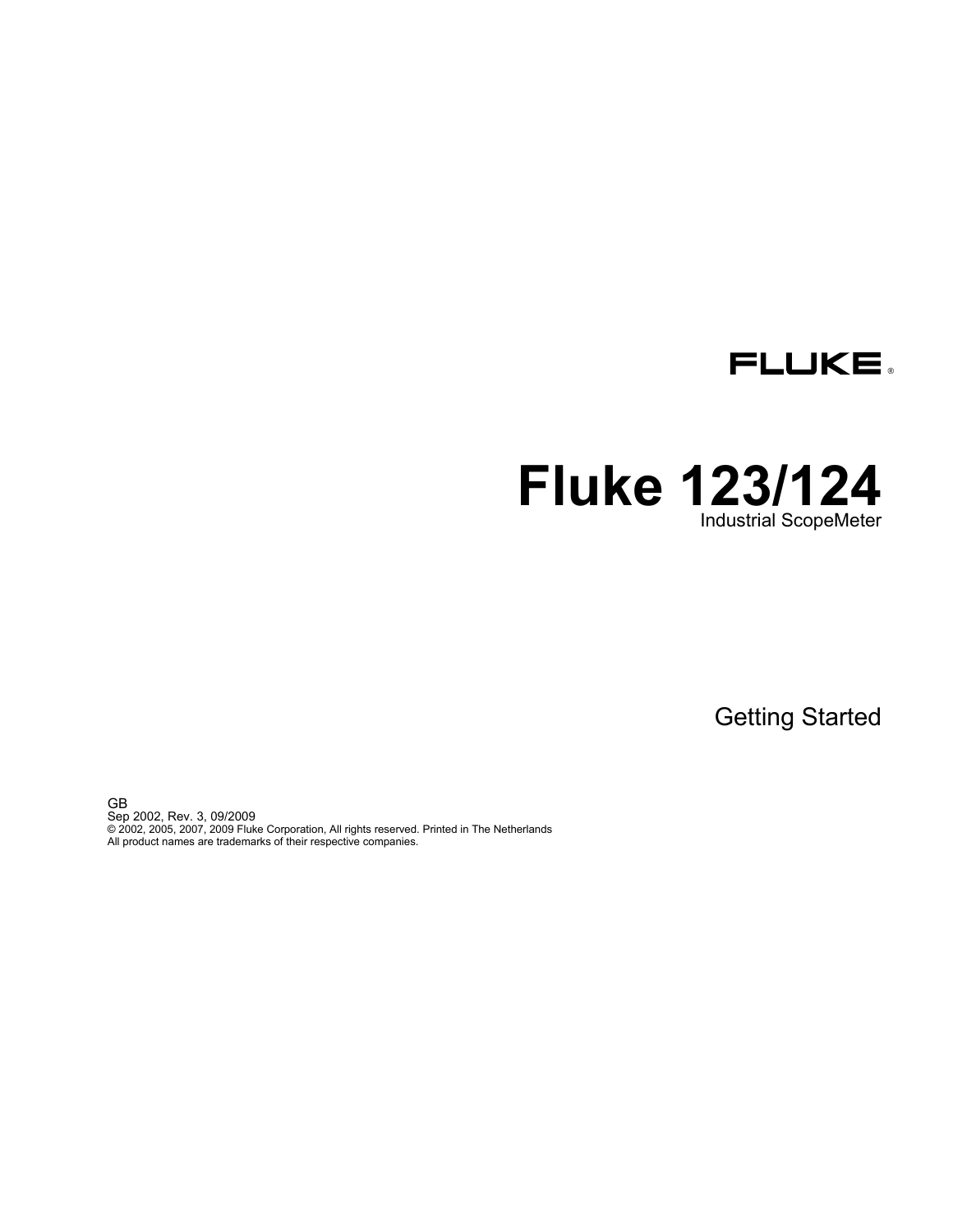

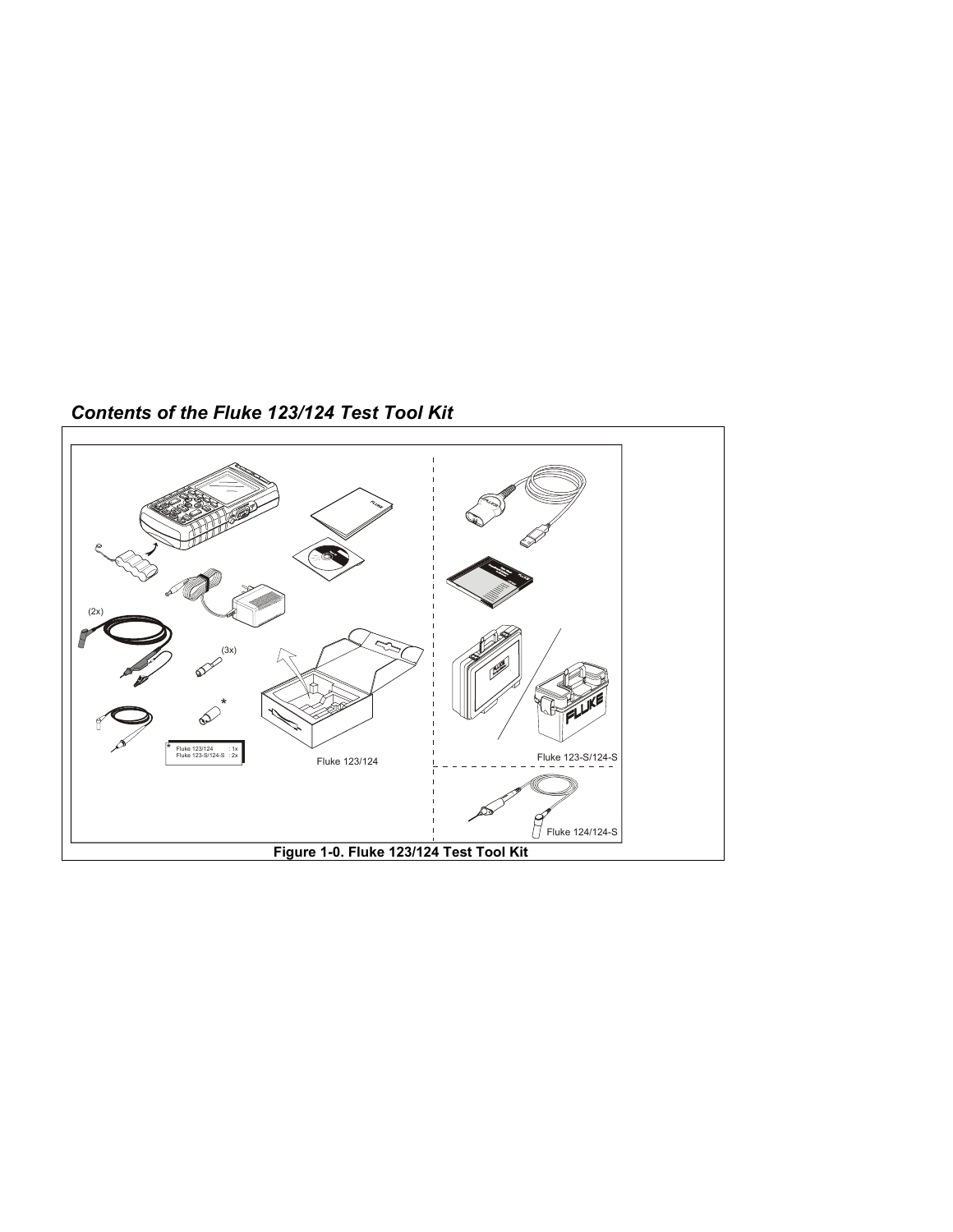# *Getting Started*

#### *Introduction*

This Getting Started Manual provides basic information on the Fluke 123 and 124 ScopeMeter Test Tools. For complete operating instructions, refer to the *Users Manual* on the accompanying CD-ROM

## *Contacting a Service Center*

To locate a Fluke authorized service center, visit us on the World Wide Web at: www.fluke.com or call Fluke using any of the phone numbers listed below:

+1-888-993-5853 in the U.S.A and Canada +31-40-2675200 in Europe +1-425-446-5500 from other countries.

## *Safety Information: Read First*

The Fluke 123/124 ScopeMeter Test Tool (hereafter referred to as "Test Tool") complies with:

- ANSI/ISA S82.02.01
- EN/IEC 61010-1: 2001 600 V Measurement Category III, Pollution Degree 2
- $CAN/CSA-C22.2$  No.61010-1-04 (including  $cCSA<sub>us</sub>$ ) approval)

Use the Test Tool only as specified in the *Users Manual*. Otherwise, the protection provided by the Test Tool might be impaired.

A **Warning** identifies conditions and actions that pose hazard(s) to the user. A **Caution** identifies conditions and actions that may damage the Test Tool.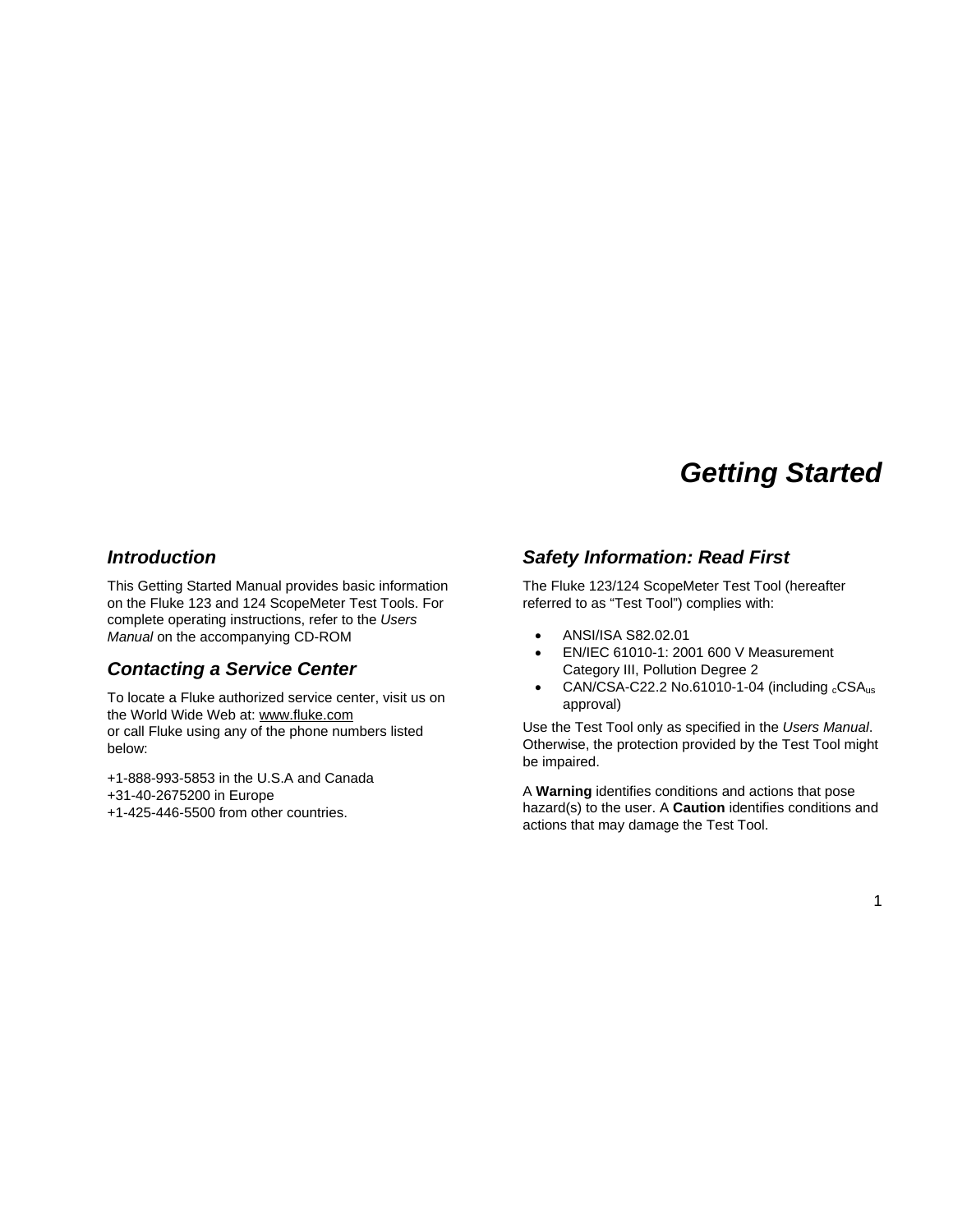### **Warning**

**To avoid electrical shock or fire:** 

- **Use only the power supply, Model PM8907 (Battery Charger / Power Adapter).**
- **Before use check that the selected/indicated voltage range on the PM8907 matches the local line power voltage and frequency.**
- **For the PM8907/808 universal Battery Charger/Power Adapter use only line cords that comply with the local safety regulations.**

#### *Note*

*To accommodate connection to various line power sockets, the PM8907/808 universal Battery Charger / Power Adapter is equipped with a male plug that must be connected to a line cord appropriate for local use. Since the adapter is isolated, the line cord does not need to be equipped with a terminal for connection to protective ground. Since line cords with a protective grounding terminal are more commonly available you might consider using these anyhow.* 

*The 230V rating of the PM8907/808 is not for use in North America. A line plug adapter complying with the applicable National Requirements may be provided to alter the blade configurations for a specific country.* 

## **Warning**

**To avoid electrical shock or fire if a Test Tool input is connected to more than 42 V peak (30 Vrms) or on circuits of more than 4800 VA:** 

- **Use only insulated voltage probes, test leads and adapters supplied with the Test Tool, or indicated as suitable for the Fluke 123/124 Test Tool.**
- **Before use, inspect voltage probes, test leads and accessories for mechanical damage and replace when damaged.**
- **Remove all probes, test leads and accessories that are not in use.**
- **Always connect the battery charger first to the ac outlet before connecting it to the Test Tool.**
- **Do not apply input voltages above the rating of the instrument. Use caution when using 1:1 test leads because the probe tip voltage will be directly transmitted to the Test Tool.**
- **Do not use exposed metal BNC or banana plug connectors.**
- **Do not insert metal objects into connectors.**
- **Always use the Test Tool only in the manner specified.**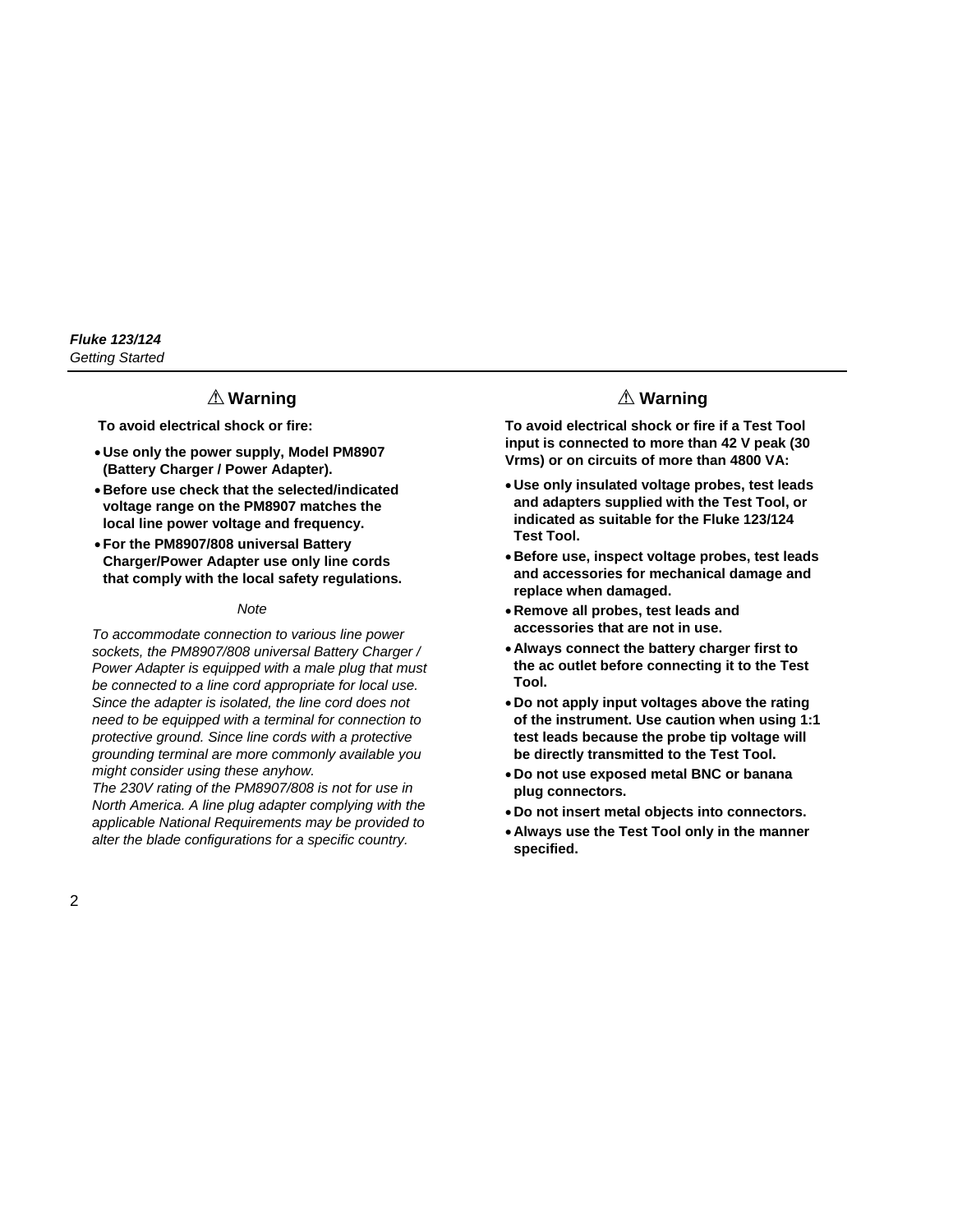# **Max. Input Voltages**

| Input A and B via BB120 300 V CAT III |  |
|---------------------------------------|--|
|                                       |  |

## **Max. Floating Voltage**

|  | From any terminal to ground 600 V CAT III |
|--|-------------------------------------------|
|  |                                           |

#### **Voltage ratings are given as "working voltage". They should be read as Vac-rms (50-60 Hz) for AC sinewave applications and as Vdc for DC applications.**

Measurement Category III refers to distribution level and fixed installation circuits inside a building.

The isolated input connectors have no exposed metal and are fully insulated to protect against electrical shock.

#### *If Safety Features are Impaired*

#### **Use of the Test Tool in a manner not specified may impair the protection provided by the equipment.**

Before use, inspect the test leads for mechanical damage and replace damaged test leads!

Whenever it is likely that safety has been impaired, the Test Tool must be turned off and disconnected from the line power. The matter should then be referred to qualified personnel. Safety is likely to be impaired if, for example, the Test Tool fails to perform the intended measurements or shows visible damage.

## *Preparing for Use*

At delivery, the installed rechargeable batteries may be empty. To reach full charge they must be charged for 7 hours with the Test Tool turned off:

- use only the supplied Battery Charger/Power Adapter model PM8907
- before use check that the PM8907 voltage and frequency range match the local line power range
- connect the battery charger to the ac outlet
- connect the battery charger to the POWER ADAPTER input on the right-hand side of the Test Tool.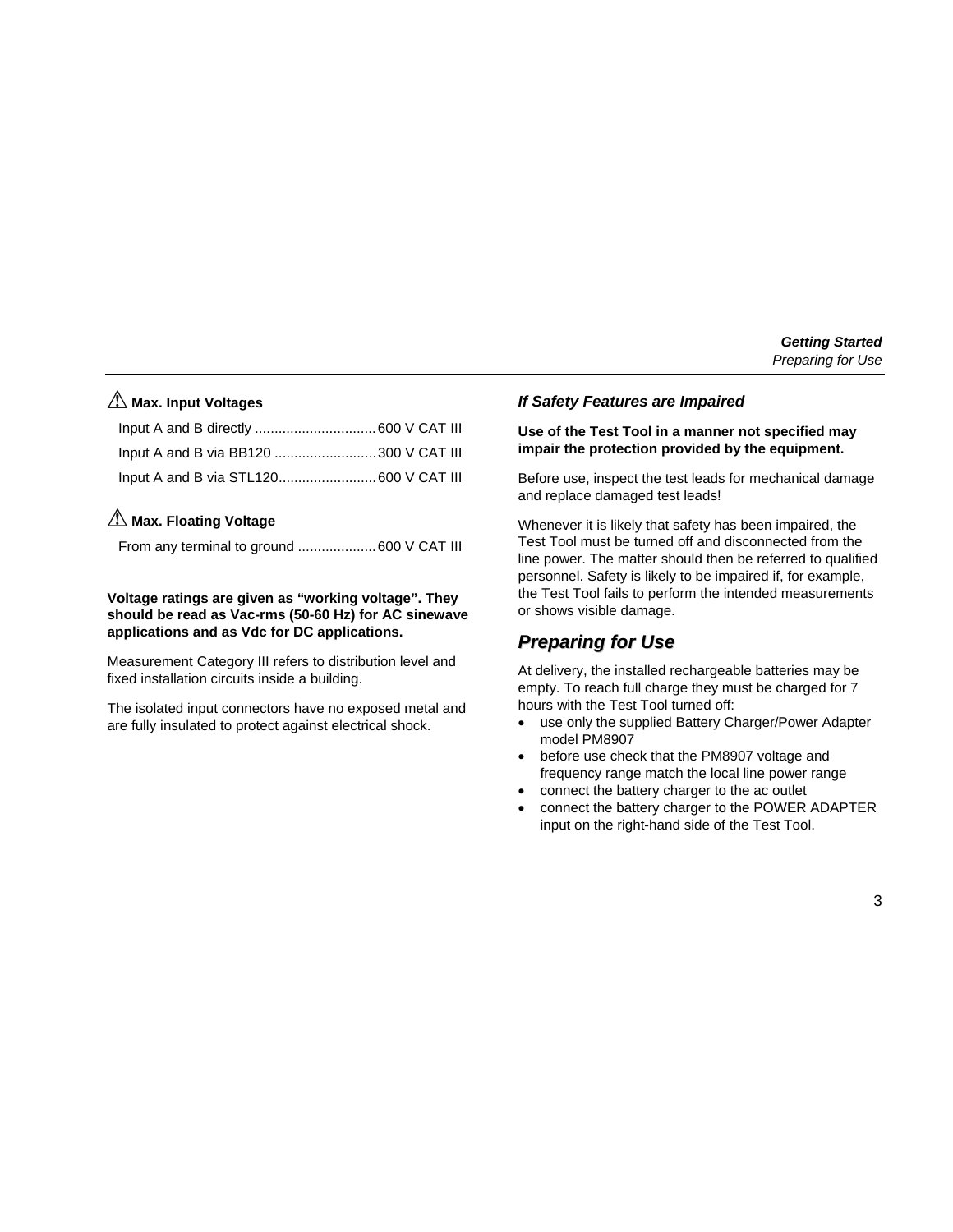**Caution** 

**To prevent decrease of the battery capacity, you must charge the batteries at least once a year.** 

# *Powering/Resetting the Test Tool*

Turning power on/off:



The Test Tool powers up in its last setup configuration.

Resetting the Test Tool to the factory (default) settings:



Turn power off, then press and hold the Backlight key and turn on again. You should hear a double beep.

# *Changing Backlight and Contrast*

To save battery power, the screen can be set to an economic brightness display when operated on the battery pack (with no power adapter connected).

*Note* 

*Using dimmed display lengthens maximum battery power operation time.*

To change the brightness and contrast of the display in Fluke 123, press repeatedly:



Dim / Brighten the backlight.



Adjust the Contrast of the display.

#### To change the brightness and contrast in Fluke 124:

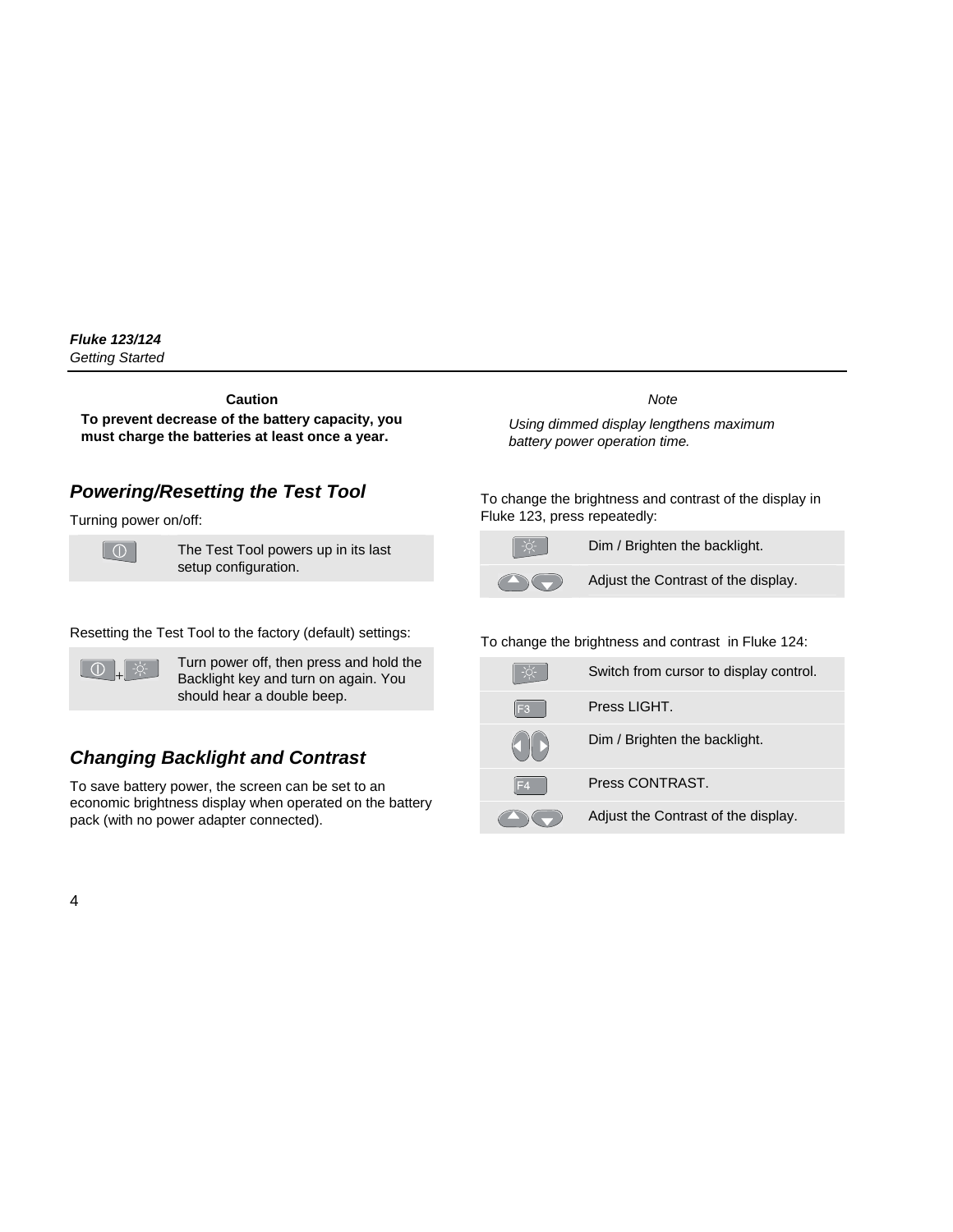## *Reading the Screen*

The screen is divided into three areas that are indicated in Figure 1. The areas are:

**Reading area (A):** Displays the numeric readings. If only Input A is on, you will see the Input A readings only. If Input B is on you also will see the Input B readings.

**Waveform area (B):** Displays the Input A(B) waveform. The trace identifier (A) is visible on the left of the waveform. The zero icon (**-**) identifies the ground level of the waveform. The bottom line displays the ranges / div and the power indicator (line or battery).

*Note:* 

*When battery powered, the battery indicator informs you about the condition of the battery from full to empty:* ■ ■ ■ ■ ■ ■ ■

**Menu area (C):** Displays the menu that provides choices available through the blue arrow keys and the ENTER key:





**Figure 1. The Screen Area's**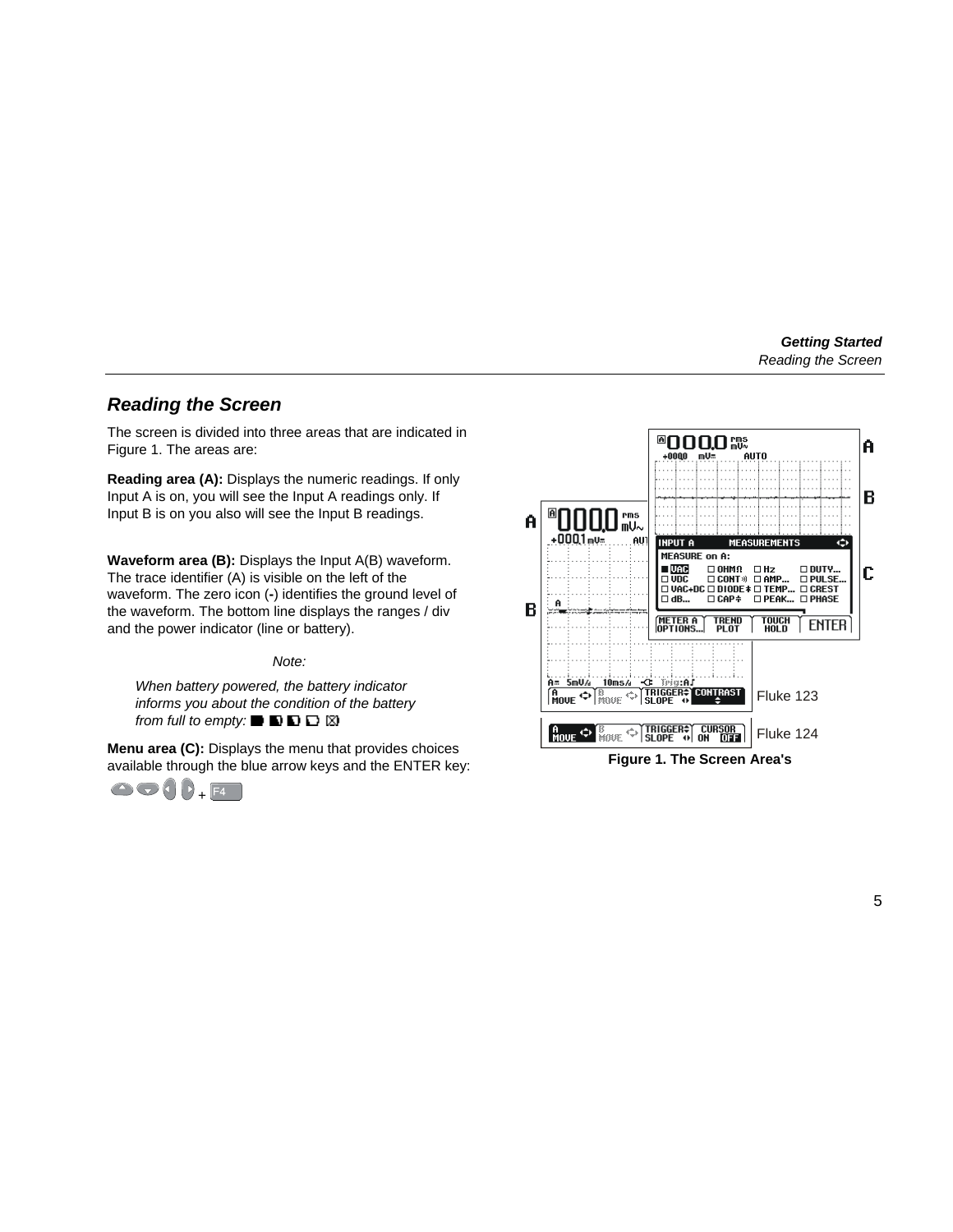# *Making Menu Selections*

Selection of a function in the menu is done as follows:

| <b>MENU</b> | A menu pops up after operation of, for<br>instance, the MENU key.    |
|-------------|----------------------------------------------------------------------|
|             | Use the arrow keys to highlight the<br>desired measurement function. |
|             | Press ENTER to confirm the selection.                                |

## *Meter Measurements*

Meter mode is used for OHMΩ, CONTinuity, DIODE, and CAPacitance measurement. Use the Red Shielded Test Lead at Input A and the Long Black Ground Lead at Input COM (Common) in the way as shown in Figure 2.



To measure for instance a resistance, proceed as follows:

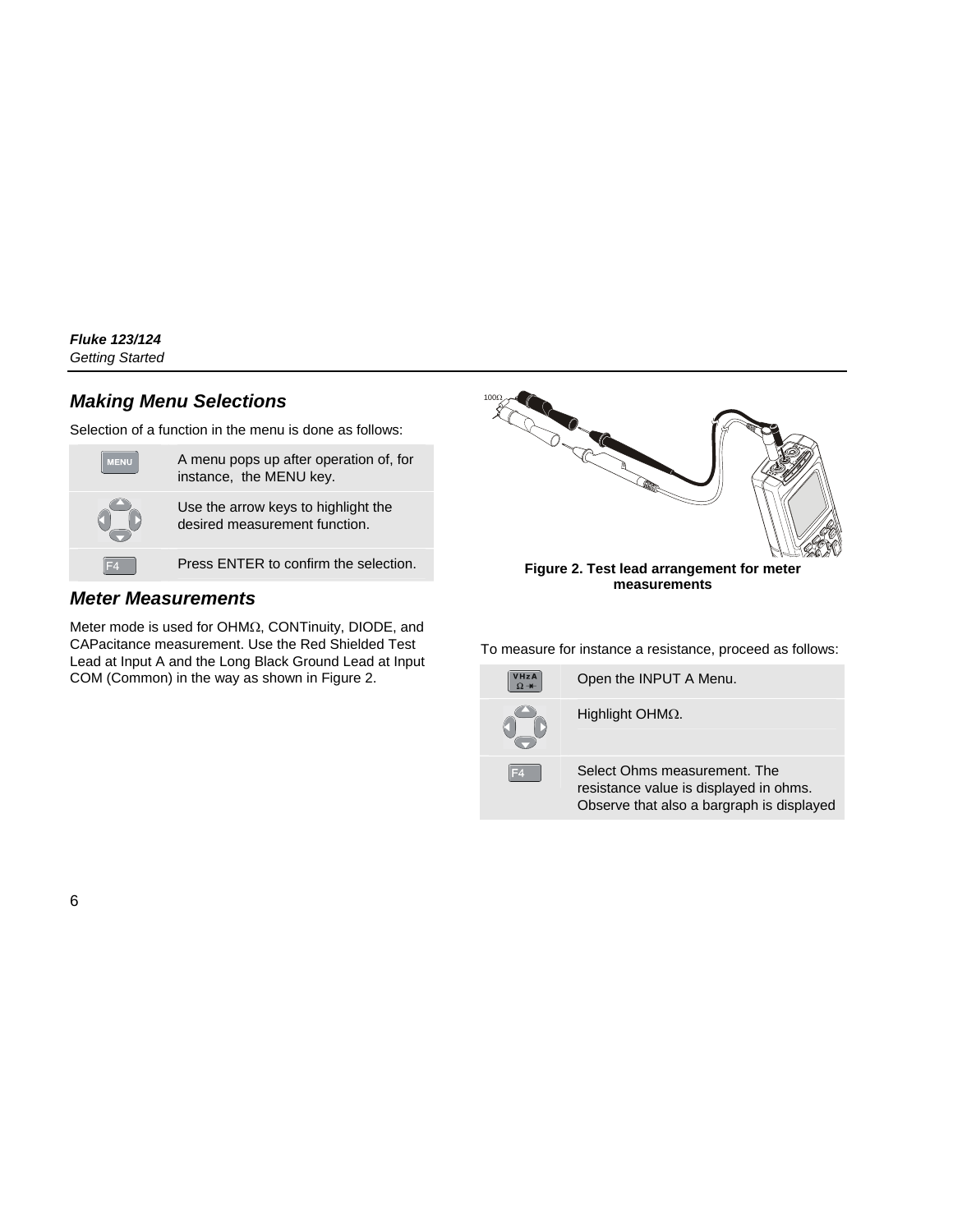## *Scope Connections and Grounding*

For single input measurements use the Red Shielded Test Lead on Input A. For measurements on two different signals, additionally use the Gray Shielded Test Lead on Input B.

For low frequency measurements and high signal levels. use the Black COM (Common) Input as single ground. Figure 3 shows this.



**Figure 3. Grounding with Unshielded Ground Lead.** 

For measurements at higher frequencies or low levels, use both Shielded Test Leads with Short Ground Leads instead of using the COM Input.

Bear in mind that the Short Ground Leads must be connected to the same potential! Refer to Figure 4.



**Figure 4. Grounding with Short Ground Leads** 

# **Warning**

**To avoid electrical shock or fire, use only** one COM (common) connection  $\heartsuit$ , or ensure that all connections to COM  $\heartsuit$  are at the same **potential.** 

#### *Note:*

*Fluke 124 is supplied with a 10:1 Oscilloscope Probe. Use of a Probe is recommended when you measure high frequency signals in circuits with a high impedance. The Probe such as supplied matches with the Test Tool without additional high frequency adjustment. For grounding of the Probe, use a Short Ground Lead such as also used with the Shielded Test Leads.*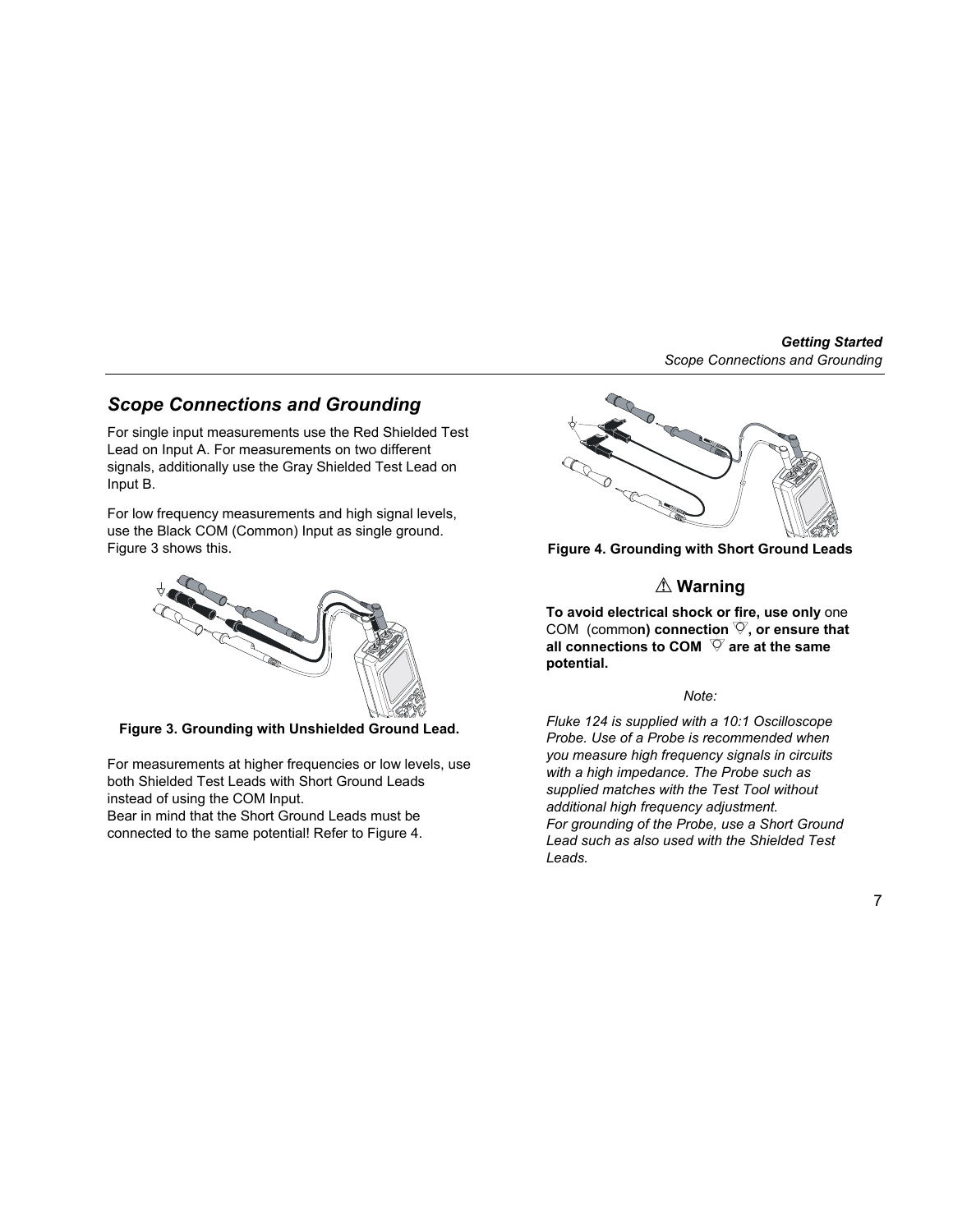## *Displaying a Signal with Connect-and-View™ (Auto Set)*

The Connect-and-View™ function enables hands-off operation to display complex unknown signals. This function optimizes the position, range, time base, and triggering and assures a stable display on nearly all waveforms. If the signal changes, the setup will track these changes.

To enable the Connect-and-View™ function, do the following:

• Connect the red test lead from red Input A to the unknown signal to be measured



Perform an Auto Set.

Certain details of the waveform can be made visible by manually changing amplitude, time base, waveform position, and triggering. How to do that is explained in the course of this Guide.

## *Freezing the Screen*

You can freeze the screen (Waveforms and Readings) with the HOLD/RUN key. This allows you read the screen while the Test Tool has been disconnected from the Device to be checked.



Freeze the screen. HOLD appears in the bottom of the reading screen.



Start the measurement again.

# *Scope Measurements on Input A and B*

Choose frequency measurement (Hz) for Input A:



Observe that Hz is now the Main Reading. The former Main Reading has now moved to the smaller Secondary Reading Position. Figure 5 shows this.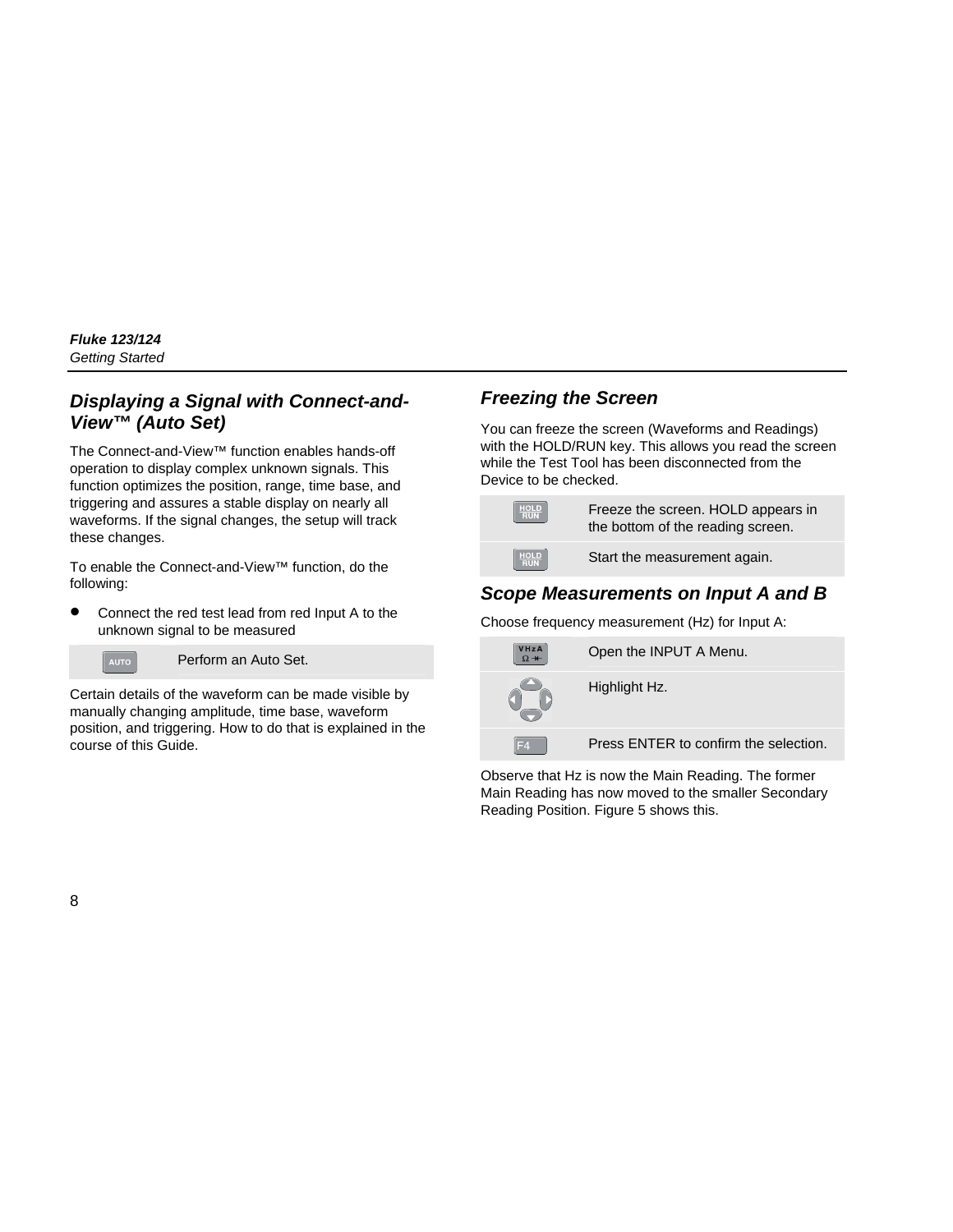Then choose Peak-to-Peak Reading for Input B:

| VHzA | Open the INPUT B Menu.                                                                               |
|------|------------------------------------------------------------------------------------------------------|
|      | Highlight ON.                                                                                        |
| IF4  | Turn INPUT B on.                                                                                     |
|      | Highlight PEAK  . The dots  behind<br>PEAK indicate that a submenu will<br>follow on this selection. |
| F4   | Open the PEAK Submenu.                                                                               |
|      | Highlight PEAK-PEAK.                                                                                 |
|      | Press ENTER to confirm the selection.                                                                |

Now you will see a screen like in Figure 5. The A and B traces give a graphical representation of the waveforms applied to Input A and Input B.



**Figure 5. Measurements on Input A and Input B**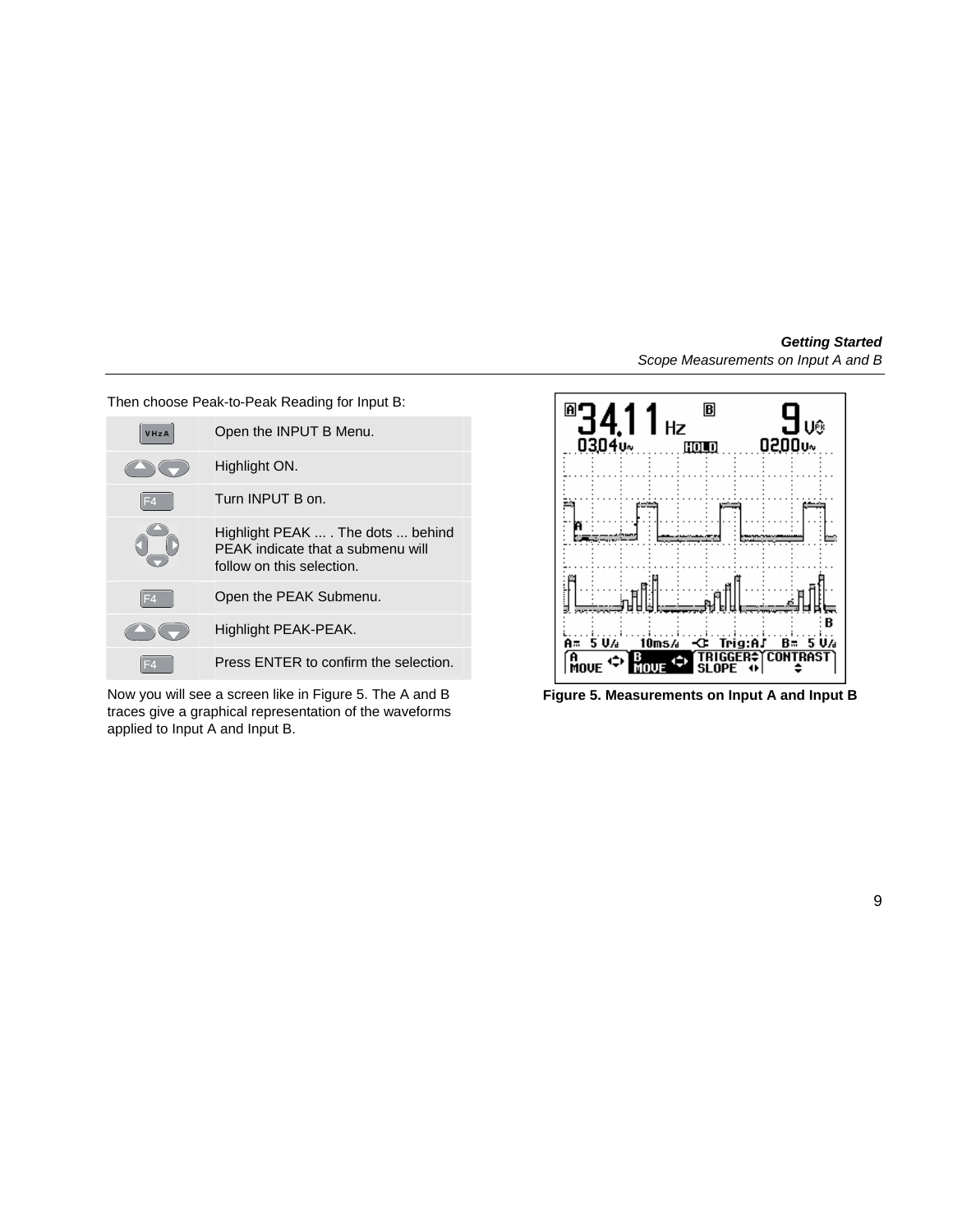## *Manually Changing the Waveform Representation*

Changing the amplitude:



Enlarge or Reduce the waveform amplitude; there are separate keys for Input A and Input B.

Changing the Time Base:



Increase or Decrease the number of periods.

Positioning the traces:



Select A MOVE or B MOVE.



Position the selected waveform to the desired screen position.

Trigger adjustments: Triggering tells the Test Tool when to begin displaying the waveform. The trigger point on the waveform is indicated by the Trigger Identifier  $(\Gamma)$ . Trigger Level and the Trigger Slope can be adjusted to your personal taste. This may help to get certain signal details within the viewing area:



Enables the arrow keys for Trigger Level and Slope.



Adjust the Trigger Level.

Select Negative / Positive Slope.

# *Making Cursor measurements*

Cursors are present in Fluke 124. Cursors allow you to make precise digital measurements on live and on saved waveforms.

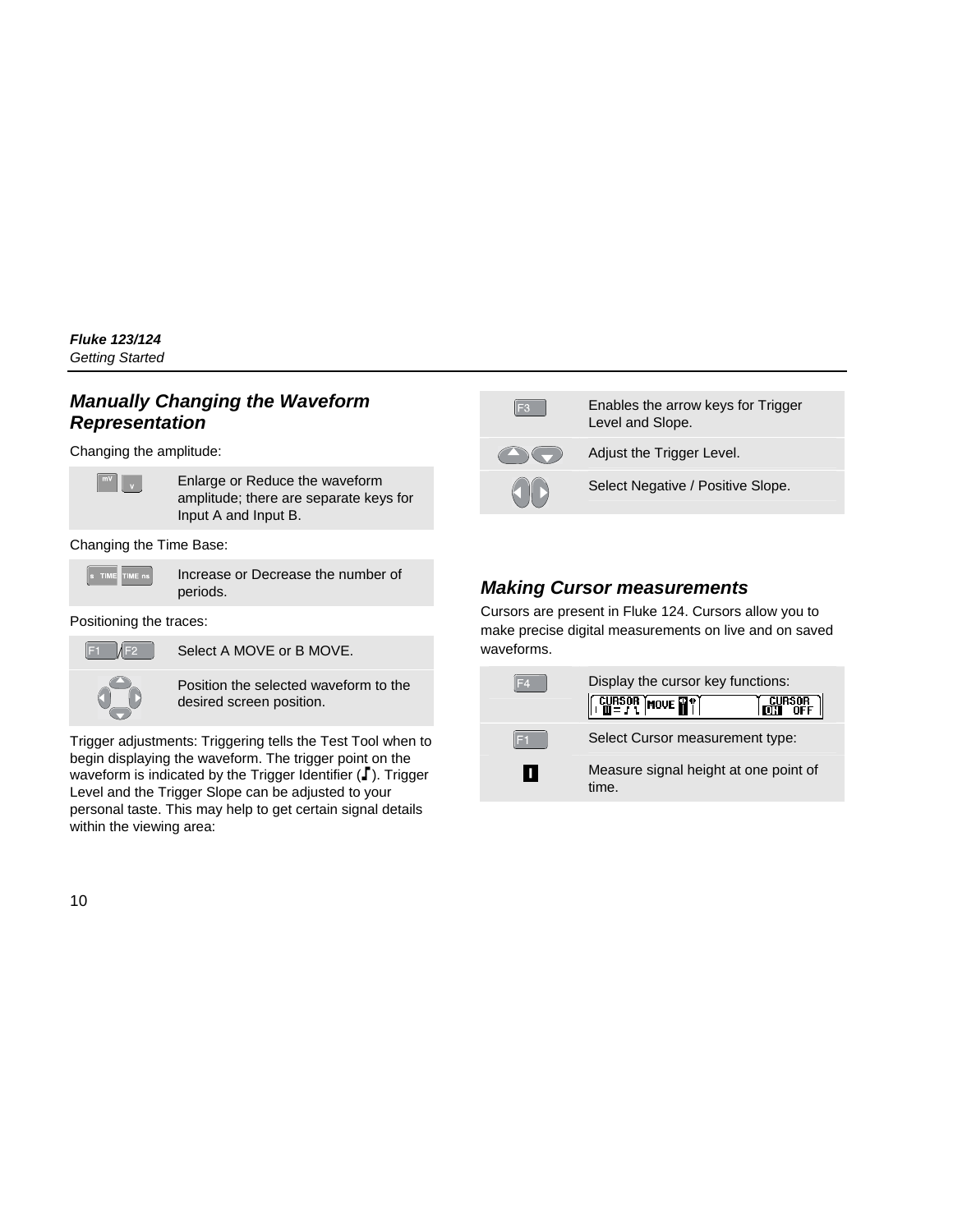| Ш                      | Measure signal height difference                                                       | <b>INPUT A Menu / INPUT B Menu</b> |                                          |                                                                                                                                          |
|------------------------|----------------------------------------------------------------------------------------|------------------------------------|------------------------------------------|------------------------------------------------------------------------------------------------------------------------------------------|
|                        | between two points of time and<br>measure time difference between these<br>two points. |                                    | VHzA<br>$\Omega +$                       | • In the INPUT A Menu you can choose from<br>many measurement functions. Selection is<br>done with the arrow keys and activated with F4. |
| Е                      | Measure signal height at the cursor<br>positions and between cursor positions.         |                                    |                                          | • The function keys F1, F2, and F3 give access<br>to submenus:                                                                           |
| лп                     | Measure rise time or fall time.                                                        |                                    | IF <sub>1</sub>                          | METER A OPTIONS $\dots$ : in this menu you can<br>select meter functions like Coupling,                                                  |
|                        | Select the cursor to be moved. Use the                                                 |                                    |                                          | Smoothing, and Zero Reference.                                                                                                           |
|                        | blue arrow keys to move the cursors                                                    |                                    | F <sub>2</sub>                           | TREND PLOT: plots the course of readings as                                                                                              |
|                        | Depending on cursor measurement                                                        |                                    |                                          | a function of time.                                                                                                                      |
|                        | type:<br>E3                                                                            |                                    | TOUCH HOLD captures and freezes a stable |                                                                                                                                          |
| TRACE                  | Cursor measurements on trace A or B.                                                   |                                    |                                          | measurement result. A beep indicates this.                                                                                               |
| <b>AUTO</b><br>ISTUIST | Automatic or manual risetime                                                           |                                    |                                          |                                                                                                                                          |
|                        | measurement on a single channel.                                                       |                                    | VHzA                                     | In INPUT B Menu, functions such as in the                                                                                                |
|                        | Switch cursor measurements off.                                                        |                                    |                                          | <b>INPUT A Menu can be selected.</b>                                                                                                     |
|                        |                                                                                        |                                    |                                          |                                                                                                                                          |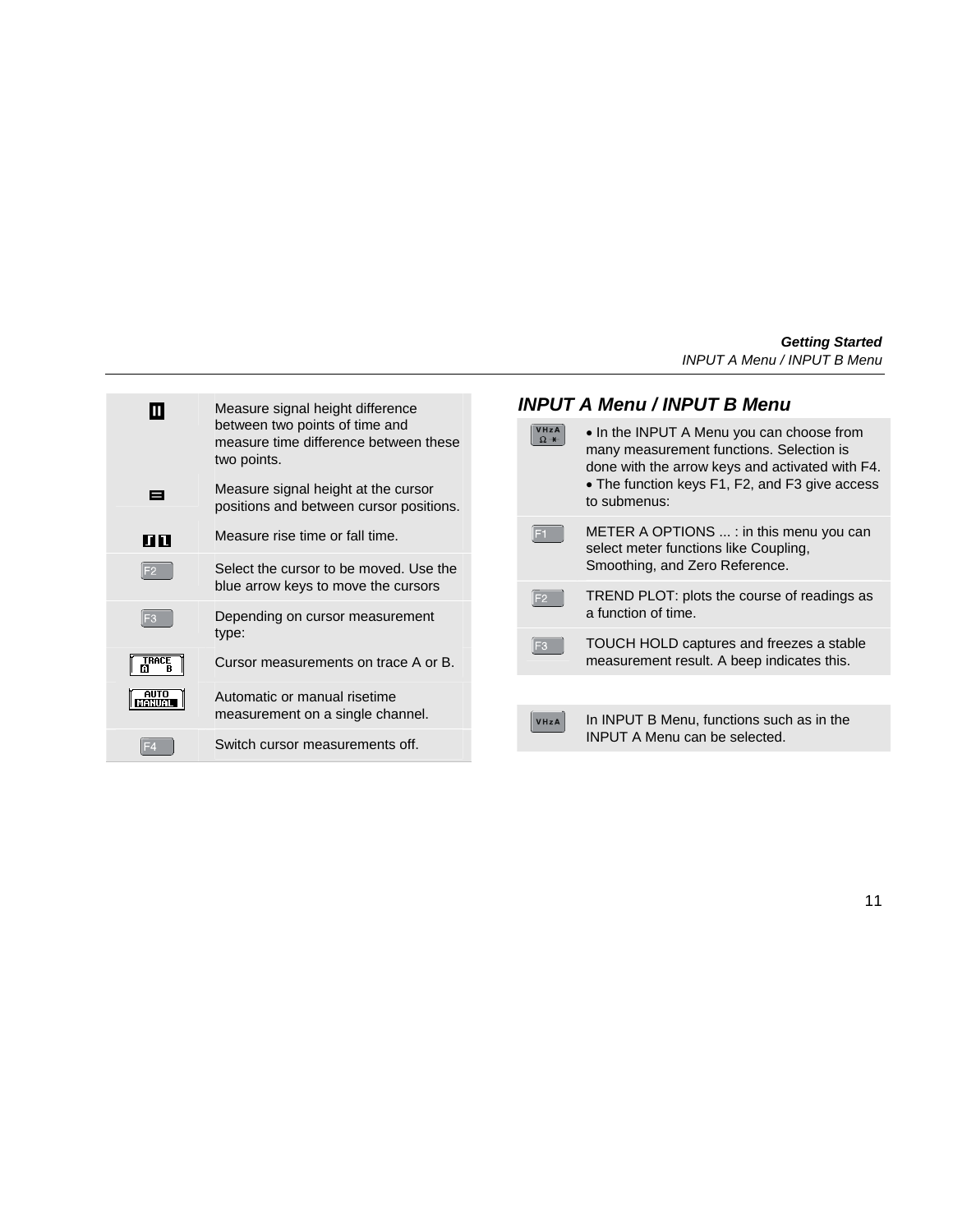### *Scope Menu*

- MENU • MENU is used to select A and B input signal conditions like coupling, and normal/inverted display.
	- The function keys F1, F2, and F3 give access to submenus:
- 

SCOPE OPTIONS

#### SCOPE MODE

- NORMAL: the scope mode commonly used.
- SINGLE SHOT: can be used to catch single events.
- ROLL MODE: is useful for monitoring lower frequency waveforms.

#### WAVEFORM MODE

- NORMAL: the mode most commonly used.
- SMOOTH: is used to suppress noise.
- ENVELOPE: envelope records all values of live waveforms. On the screen the resultant envelope is displayed.

#### PROBES ...

 $F2$ 

 $F3$ 

- PROBE on A: for selection of the correct probe type when using non-standard probes.
- PROBE on B. Identical to Input A description.
- PROBE AC ADJUST. For adjustment of 10:1 voltage probes other than the probe supplied with Fluke 124. This is necessary for correct high frequency measurements.

#### **TRIGGER**

- INPUT: selection of the trigger source on which the Test Tool is triggered. EXTernal triggering is possible via an optically isolated trigger probe.
- SCREEN UPDATE: FREE RUN gives automatic screen update even if there are no triggers. ON TRIG only gives screen update when valid triggers occur.
- AUTO RANGE: selection of Auto Set on signals >15 Hz (fast response) or >1 Hz (slower).